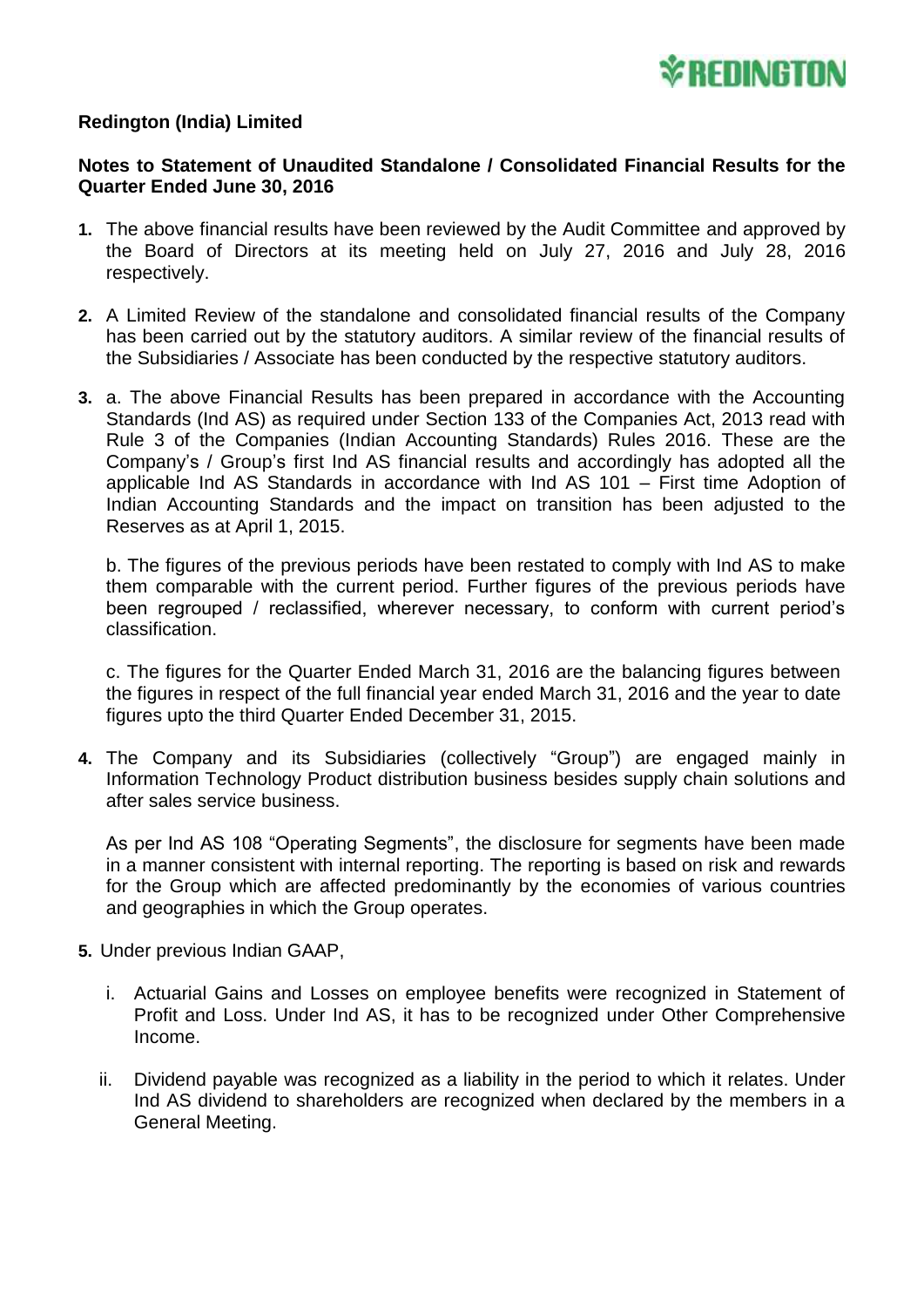

**6.** a. Reconciliation of financial results as reported under previous Indian GAAP and Ind AS are as under:

|                                                                                             |                   | ₹.in Lakhs              |                   |                     |                         |                   |
|---------------------------------------------------------------------------------------------|-------------------|-------------------------|-------------------|---------------------|-------------------------|-------------------|
|                                                                                             | <b>Standalone</b> |                         |                   | <b>Consolidated</b> |                         |                   |
| <b>Particulars</b>                                                                          | Quarter           | Quarter                 | Year              | Quarter             | Quarter                 | Year              |
|                                                                                             | <b>Ended</b>      | <b>Ended</b>            | <b>Ended</b>      | <b>Ended</b>        | <b>Ended</b>            | <b>Ended</b>      |
|                                                                                             | March 31,<br>2016 | <b>June 30,</b><br>2015 | March 31,<br>2016 | March 31,<br>2016   | <b>June 30,</b><br>2015 | March 31,<br>2016 |
|                                                                                             |                   | <b>Unaudited</b>        |                   |                     |                         |                   |
|                                                                                             |                   |                         |                   |                     |                         |                   |
| <b>Net Profit After Tax under</b><br><b>Previous Indian GAAP</b>                            | 3,995             | 4,196                   | 18,890            | 13,756              | 8,115                   | 42,566            |
| Effect on account of Merger<br>of Nook Micro Distribution<br>Limited (Refer Note 7)         | 641               | (267)                   |                   | (472)               | 182                     |                   |
| <b>Adjusted Net Profit After</b><br><b>Tax under Previous Indian</b><br><b>GAAP</b>         | 4,636             | 3,929                   | 18,890            | 13,284              | 8,297                   | 42,566            |
| <b>Ind AS Adjustments</b>                                                                   |                   |                         |                   |                     |                         |                   |
| Actuarial (gain) /loss on<br>employee<br>defined benefit funds<br>reclassified              |                   |                         |                   |                     |                         |                   |
| to other comprehensive<br>income                                                            | 33                | (7)                     |                   | (31)                | (39)                    | (39)              |
| Effect on account of<br>Business combinations prior<br>to transition date                   |                   |                         |                   | (62)                | (36)                    | (172)             |
| <b>Tax Adjustments</b>                                                                      | (9)               | $\overline{2}$          |                   | 12                  | 14                      | 21                |
| <b>Other Adjustments</b>                                                                    | (22)              |                         | (18)              | (15)                | (14)                    | (44)              |
| Net Profit After Tax for the<br><b>Period under Ind AS</b>                                  | 4,638             | 3,924                   | 18,872            | 13,188              | 8,222                   | 42,332            |
| <b>Other Comprehensive</b><br>income (net of tax)                                           | (33)              | $\boldsymbol{9}$        | $\overline{7}$    | 137                 | 2,539                   | 9,381             |
| <b>Total Comprehensive</b><br>income under Ind AS<br>attributable to<br><b>Shareholders</b> | 4,605             | 3,933                   | 18,879            | 13,325              | 10,761                  | 51,713            |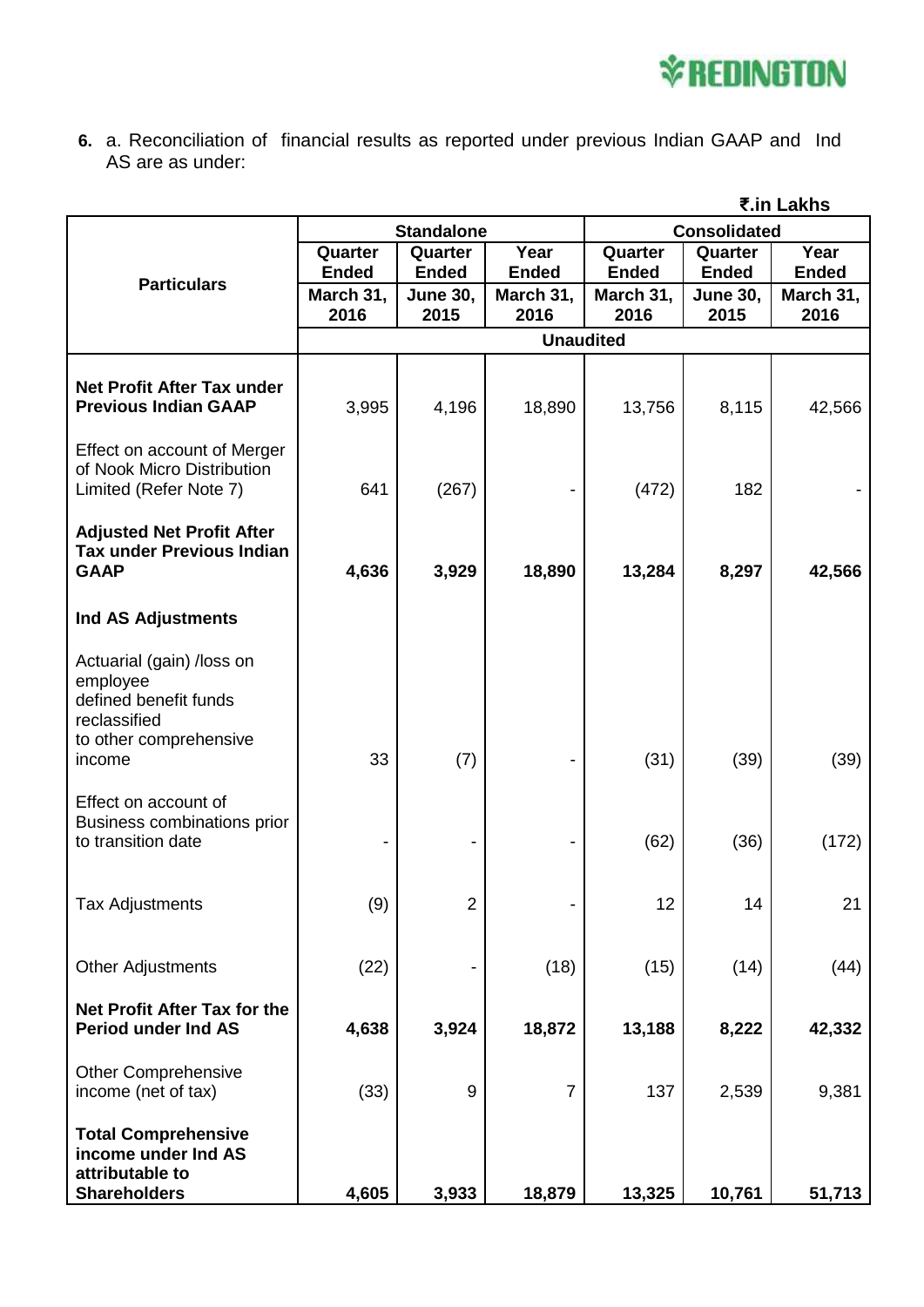

b. Reconciliation of Reserves as at March 31, 2016 as reported under previous Indian GAAP and Ind AS are as under:

|                                                                        | ₹. In Lakhs             |                     |  |
|------------------------------------------------------------------------|-------------------------|---------------------|--|
|                                                                        | As at<br>March 31, 2016 |                     |  |
| <b>Particulars</b>                                                     | <b>Standalone</b>       | <b>Consolidated</b> |  |
|                                                                        | <b>Unaudited</b>        |                     |  |
| Reserves as per previous Indian GAAP                                   | 135,877                 | 270,745             |  |
| Adjustments for:                                                       |                         |                     |  |
| Reversal of Proposed dividend including Dividend tax                   | 9,963                   | 9,963               |  |
| Effect on account of Business combinations prior to<br>transition date |                         | 5,605               |  |
| <b>Tax Adjustments</b>                                                 |                         | 21                  |  |
| <b>Other Adjustments</b>                                               | 7                       | (36)                |  |
| Reserves as per IND AS                                                 | 145,847                 | 286,298             |  |

- **7.** Pursuant to the Honorable High Court of Madras order dated March 11, 2016, Nook Micro Distribution Limited (Nook), an erstwhile wholly-owned Subsidiary, was amalgamated with the Company with effect from April 1, 2015. Consequently the figures for all the corresponding previous periods have been restated in the financial results.
- **8.** During the current Quarter,
	- a) The Company's wholly-owned step-down subsidiary Redington Gulf FZE has acquired an additional 10% stake in Linkplus Bilgisayar Sistemleri Sanayi ve Ticaret AS, a value added distributor in Turkey, thereby increasing the total holdings to 80%.
	- b) Of the options so far granted under ESOP scheme, 91,258 options (including lapsed options) were outstanding as on June 30, 2016 to be exercised later.
- **9.** Tax expense is computed based on the annual effective tax rates for Current Tax and Deferred Tax.
- **10.** The Board of Directors at its meeting held on May 24, 2016 had approved the proposed merger of its wholly-owned Subsidiary Cadensworth (India) Limited with the Company with effect from April 1, 2016, subject to regulatory approvals. The Company has filed application with stock exchanges for their approval.